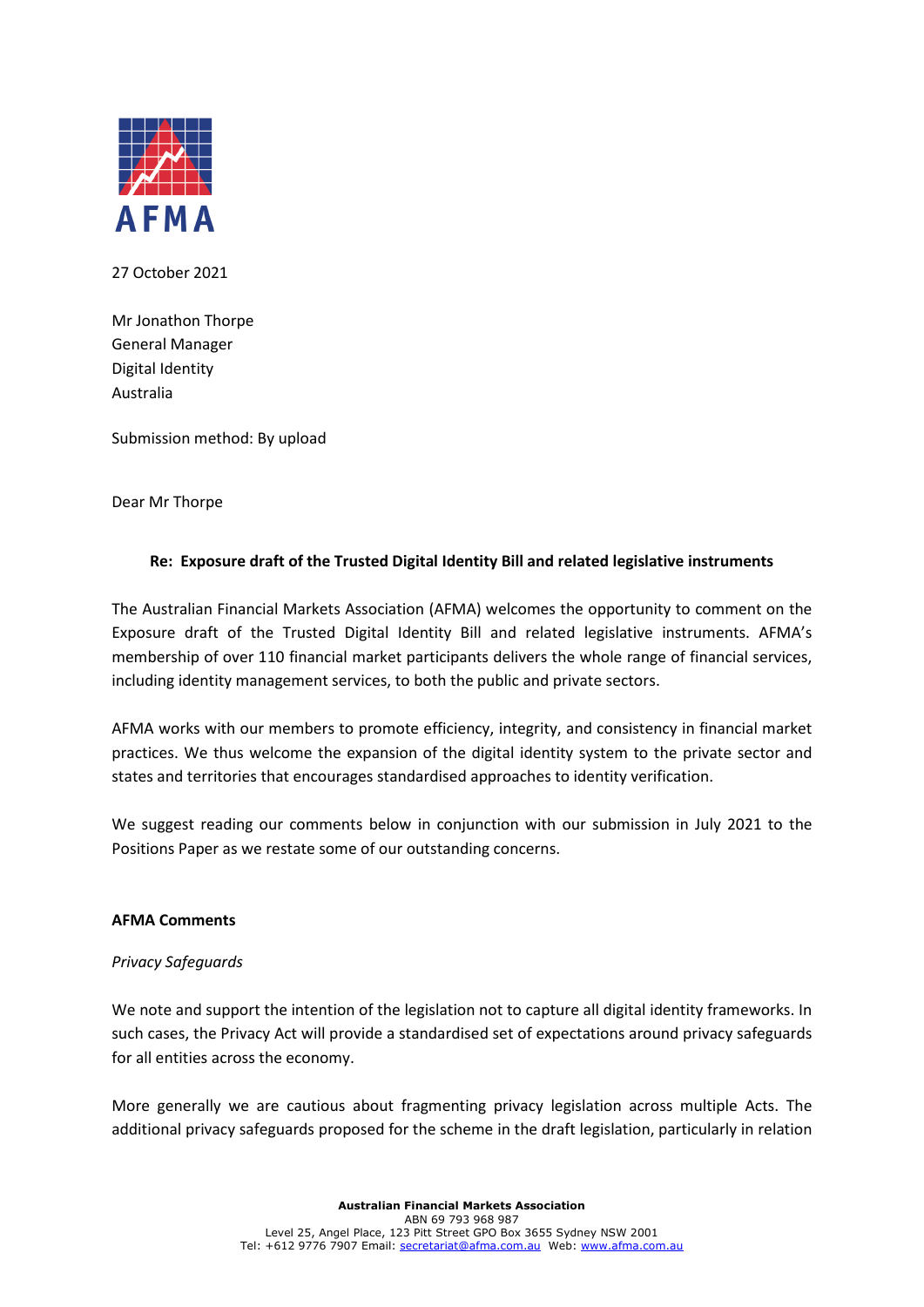to consent requirements and biometric information should align with the potential changes to broader privacy protections following the government's review of the Privacy Act.

The Bill should also seek alignment with the Privacy Act in other areas as noted below.

The Bill should require Identity Service Providers and Credential Service Providers to take adequate steps to make sure the user information is collected promptly and is correct, up-to-date, and complete, after a user request.

Further, the recently released discussion paper on the government's Review of the Privacy Act considers individuals' right to erasure of their personal information<sup>[1](#page-1-0)</sup>. We note that given competing stakeholder views about the benefits and challenges of introducing such a right, the Review is seeking further feedback on the most appropriate means of introducing it that would provide individuals with greater control over their personal information without negatively impacting other public interests (such as the obligation to retain data for legal or business-related purposes). While such erasure rights could be introduced as a safeguard in addition to strengthened consent requirements, in line with our comments above, the DTA should align these considerations with the outcome of the Review.

# *Cyber security*

AFMA suggests the DTA reconsider the requirement under the TDIF Accreditation Rules for accredited parties to provide their security policies to the Oversight Authority for review on an annual basis. In support of consistency and efficiency, there may be an opportunity for the DTA to align this requirement with assurance requirements already in place under other data sharing regimes.

We also note that financial institutions undertake several information security compliance reviews and audits both as good practice and in response to existing regulatory requirements. The Bill should consider cross-referencing these prevalent regulatory obligations where appropriate and ensure it is not creating inefficient burdens by placing duplicative requirements on entities.

To increase knowledge sharing, AFMA would encourage the establishment of a forum whereby participants of the Digital Identity system can better understand and monitor evolving cyber threats. We note the Department of Home Affairs has established a renewed Trusted Information Sharing Network (TISN) engagement platform under the Cyber and Infrastructure Security centre and a similar platform could be formed for the Digital Identity system.

# *Relying Parties*

In our previous submission, AFMA had noted that it does not support the legislation allowing relying parties to apply to the Oversight Authority to on-board to the system without TDIF accreditation. This

<span id="page-1-0"></span> $1$  Privacy Act Review – [Discussion paper,](https://consultations.ag.gov.au/rights-and-protections/privacy-act-review-discussion-paper/user_uploads/privacy-act-review---discussion-paper.pdf) October 2021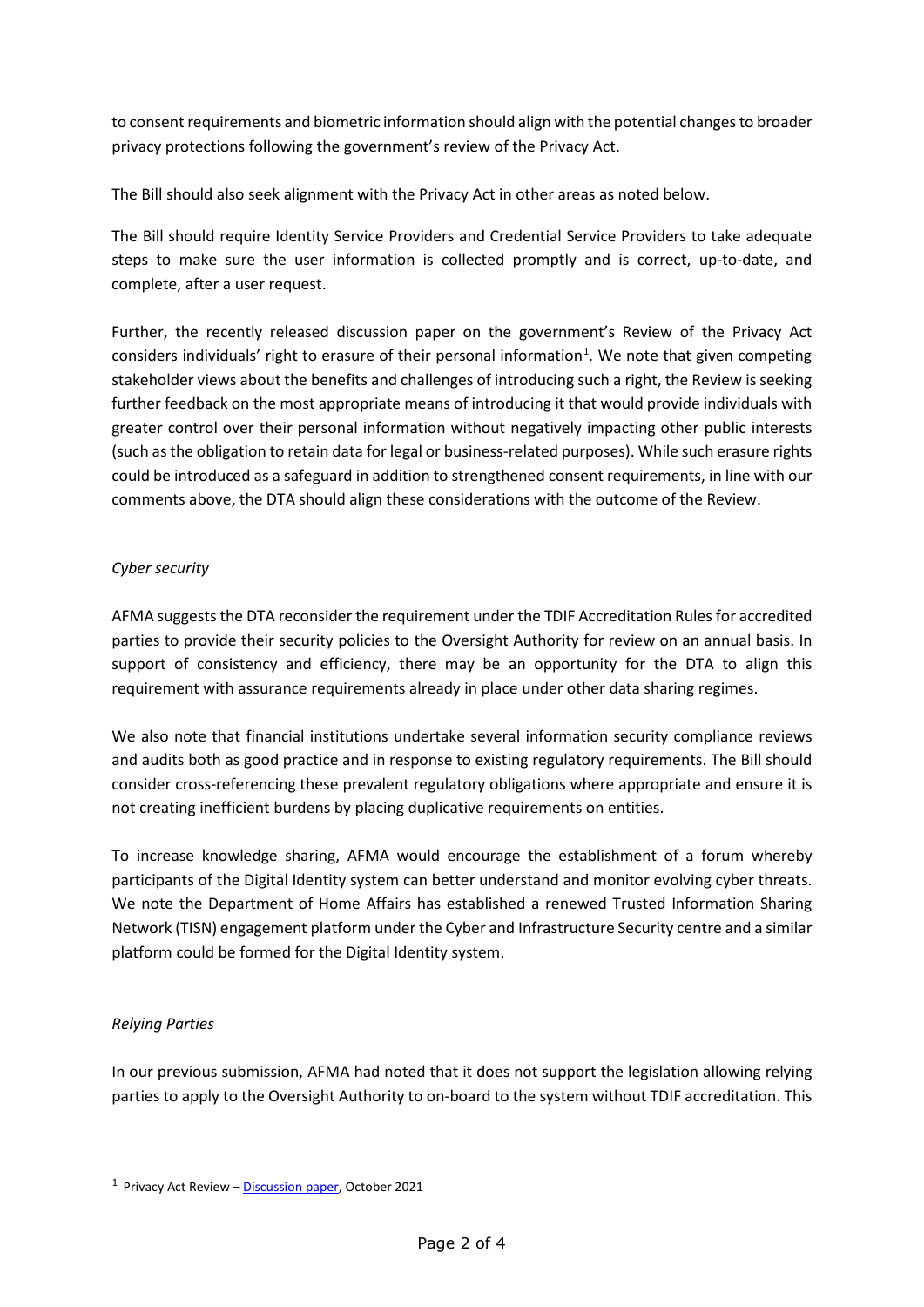was so that relying parties are subject to the same standards around data management and preventing misuse of data since they will have access to users' sensitive personal information.

The same data should have the same protections. We have previously raised similar concerns in relation to the Consumer Data Right (CDR). Schemes such as CDR and TDIF should not create potentially lower security points of potential data exposure as this could result in challenges to scheme confidence in the event of a leak from the weaker security points.

We suggest that relying parties be subject to the information security requirements in the Accreditation Rules. This will ensure there is standardised treatment when it comes to information security requirements for all participants in the Digital Identity system. The additional privacy safeguards that the Bill introduces for all accredited entities should also apply to relying parties.

## *Liability and Redress frameworks*

We note that the Oversight Authority will have the ability to potentially direct Accredited participants to have adequate insurance arrangements in place as part of their accreditation requirements. This is so they have appropriate protection from identity fraud and cyber security incidents. AFMA supports that all participants that apply to be on-boarded to the Digital Identity system should maintain sufficient capacity to cover potential liabilities that might arise under the scheme, this could include coverage via insurance or by having sufficient reserve capital etc.

### *Access to Data*

The Bill provides the Oversight Authority with the ability to allow a participant to access restricted attributes. AFMA suggests that as a condition for granting that access, the Oversight Authority should also require participants to expressly provide the precise business need for requesting a restricted attribute. If a business need to access the actual data of a restricted attribute is not deemed appropriate, the Oversight Authority should consider establishing an ability for participants to query a user's identity (i.e. their age), rather than accessing specific details of a restricted attribute (such as date of birth).

# *Trusted Digital Identity Advisory Board*

AFMA supports the establishment of an Advisory Board to advise the Oversight Authority on its exercise of powers under the Act. We highlight that the Board should seek to consider and balance various industry issues and concerns when providing advice to the Oversight Authority.

To support transparency, AFMA considers that decisions of the Advisory Board should be published, including occasions where the board fails to reach consensus on specific matters. Particularly, participants in the digital identity system should have visibility of any recommendations that relate to new rules and standards that may rise over time due to technological developments.